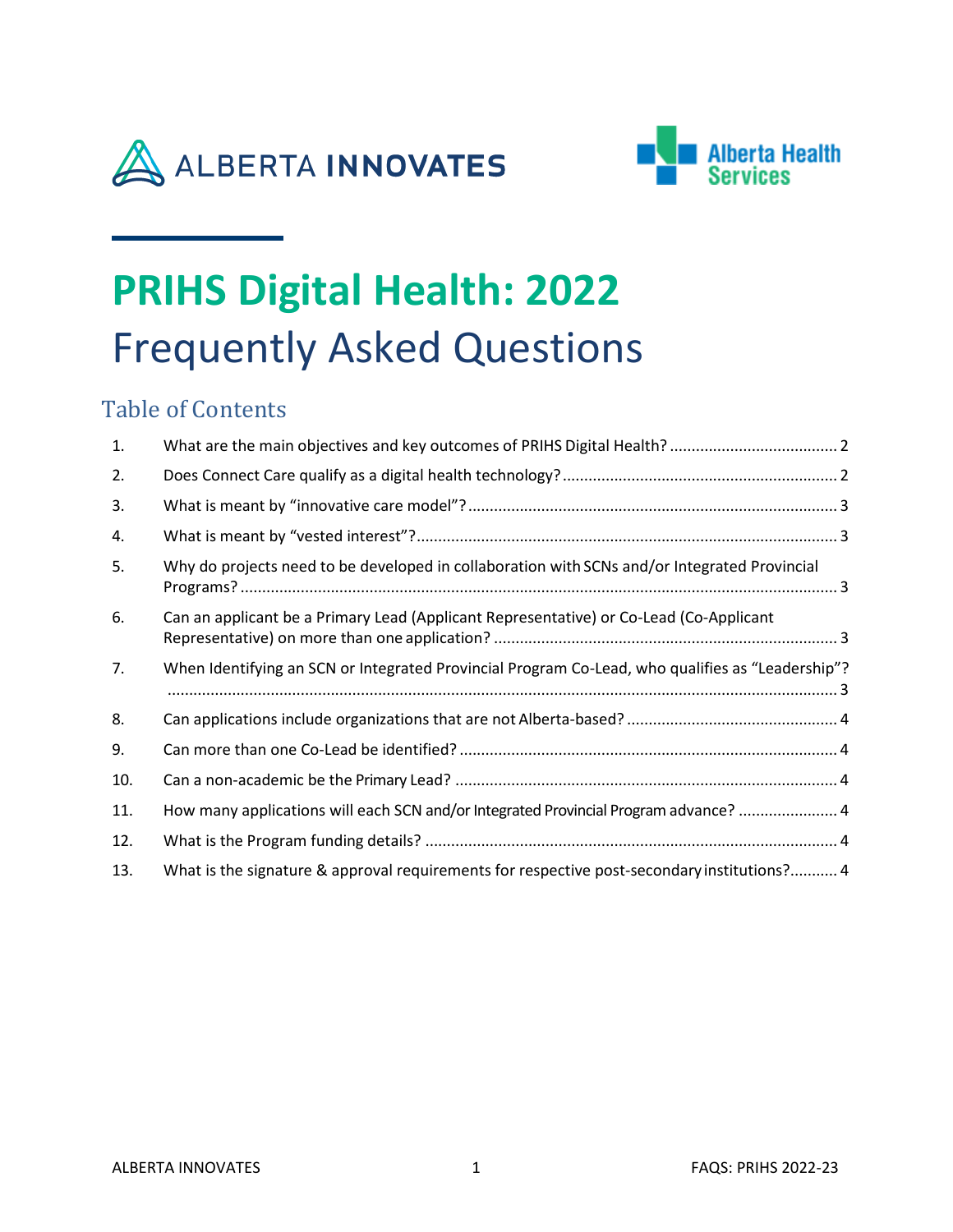# <span id="page-1-0"></span>1. What are the main objectives and key outcomes of PRIHS Digital Health?

PRIHS Digital Health offers leaders in our health system the opportunity to assess Alberta's ability to deliver innovative models of care to individuals in Alberta through digital and dataenabled technologies. For PRIHS, digital health is defined as the application of technologies to support the delivery of innovative care models that empower patients, families, and their healthcare teams to improve quality of care.

The objectives of the PRIHS Digital Health Program are to:

- Translate research evidence that has been pilot tested, preferably in an Alberta health care and has strong evidence of clinical effectiveness to suggest that the solution will address a priority health system challenge in Alberta as articulated by the SCNs and Integrated Provincial Programs [in their Transformational Roadmaps.](https://albertainnovates.ca/wp-content/uploads/2022/01/PRIHS-7-Digital-Health-SCN-TRM-Summaries-2022-01-24-jnp.pdf)
- Generate the evidence needed to identify and accelerate the spread and/or scale of evidencebased solutions that close care gaps to foster more efficient and/or effective use of health care resources.

The key outcomes (i.e., measurable effects) the program will accomplish for the benefit of Albertans are:

- Build capacity: Enhanced applied research and innovation, as well as absorptive and receptor capacity: in costing analysis and value assessment (in the use and generation of robust data and evidence for decision making), implementation science, stakeholder engagement and digital health literacy.
- Fostering innovation through collaboration: Accelerated health research and innovation outcomes in areas of strategic priority and need, e.g. (co-)implementation and assessment of innovative models of care that leverage digital or data-enabled technologies, with potential to scale and spread successful solutions to other patient populations and/or areas in the health system (acute, primary/ambulatory, and/or community-based settings).
- Improve health: Demonstratable health system benefits through the implementation and adoption of solutions that improve healthcare quality, health outcomes and overall value for Albertans.

# <span id="page-1-1"></span>2. Does Connect Care qualify as a digital health technology?

For PRIHS, digital health is defined as the application of technologies to support the delivery of innovative care models that empower patients, families, and their healthcare teams to improve quality of care. Technologies include, but are not limited to, virtual and augmented reality, mobilehealth applications, big data analytics, connected devices, sensors, wearables, 3D printing, and computer simulation and modelling. Digital health enables the health system to make data-informed decisions through the amalgamation, analysis, and application of highly complex information.

Leveraging digital health tools afforded by Connect Care or those with the potential to integrate into Connect Care that *lead* to the development and delivery of innovative care models align with the objectives of PRIHS Digital Health. **Projects solely utilizing Connect Care as an EMR without augmenting its utility beyond a data repository will not satisfy the criteria of PRIHS Digital Health.**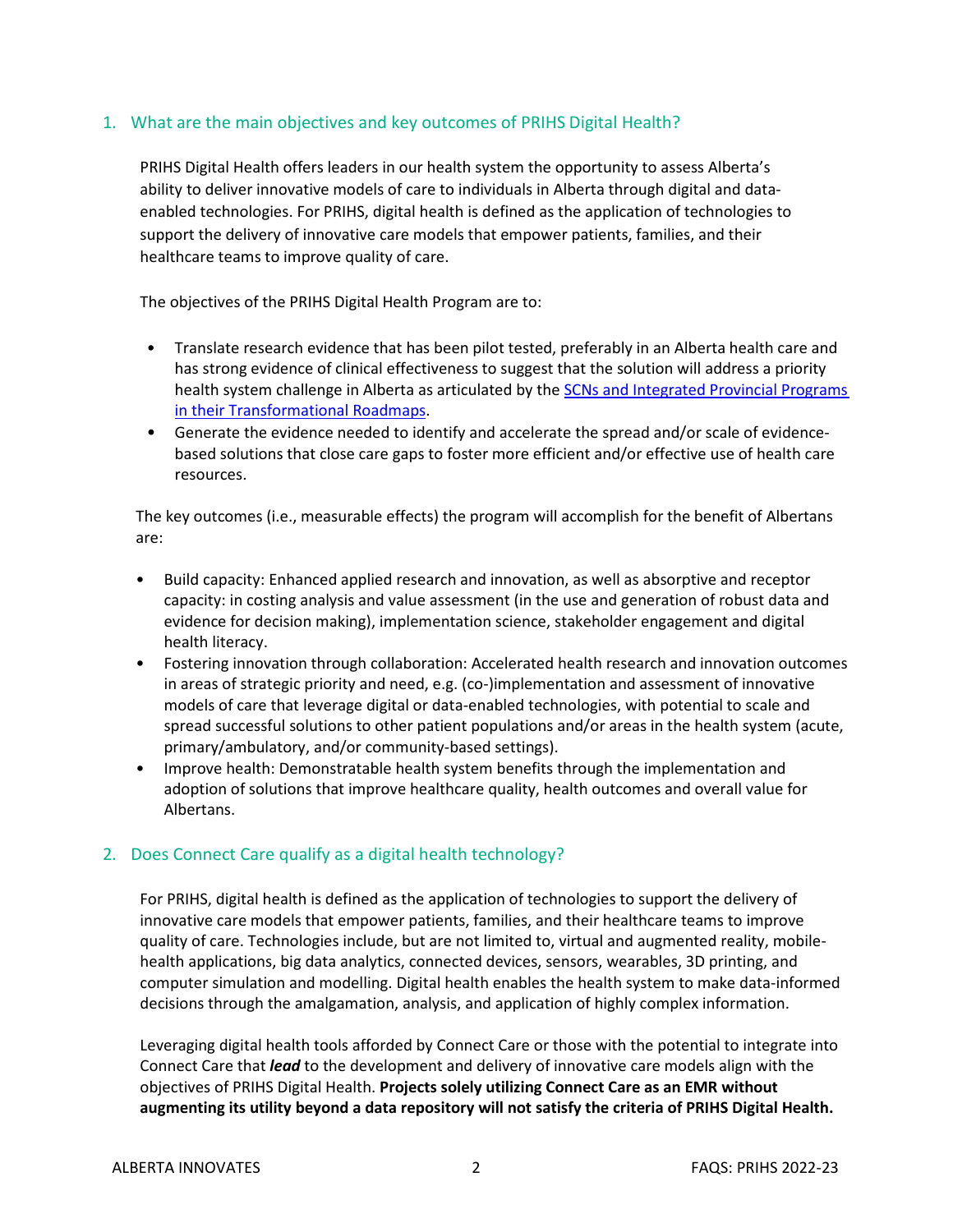#### <span id="page-2-0"></span>3. What is meant by "innovative care model"?

Care models are comprised of multiple components (*people, processes, technology, methods, locations, information*), that when working synergistically, deliver *optimal value* for patients and stakeholders with which they serve. Digital health transformation will disrupt existing care models and their implementation will have a cascading effect on these other components. Innovative models of care will require clinicians to simultaneously address all (if not the majority) of these components if true breakthrough system changes can be realized, beyond what technology can do on its own.

#### <span id="page-2-1"></span>4. What is meant by "vested interest"?

Vested interest refers to potential for immediate and direct material gain for a Primary Lead (Applicant Representative ) and/or Co-Lead (Co-Applicant Representative). Per the program guide, individuals who have a vested interest can participate on the project team **as collaborators**. Project teams must disclose actual, potential, or perceived conflicts of interest and identify mechanisms for mitigation within their proposed project. Alberta Innovates and Alberta Health Services retain the right to request a conflict-of-interest mitigation strategy at any time throughout the project.

# <span id="page-2-2"></span>5. Why do projects need to be developed in collaboration with SCNs and/or Integrated Provincial Programs?

SCNs and Integrated Provincial Programs consist of networks of patients and families, academic partners, clinical leaders, and other stakeholders who are knowledgeable about specific areas of health and serve as enduring structures for setting Research & Innovation (R&I) priorities and driving clinical innovation within AHS. SCNs and Integrated Provincial Programs are key to the success of PRIHS. Developing PRIHS projects in partnership with SCNs ensures that:

- Project teams have access to key health system expertise, stakeholders, and leadership as early as possible in the PRIHS lifecycle;
- Generate evidence and results that will directly inform local knowledge users, including patients and families, about the adoption of the innovative care model after the study completes; and
- Only those projects with the appropriate line of sight to Alberta's health system priorities and sustainability are developed into full applications.

# <span id="page-2-3"></span>6. Can an applicant be a Primary Lead (Applicant Representative) or Co-Lead (Co-Applicant Representative) on more than one application?

There is no limit to the number of applications a Primary or Co-Lead can develop and submit to the PRIHS Digital Health Program.

# <span id="page-2-4"></span>7. When Identifying an SCN or Integrated Provincial Program Co-Lead, who qualifies as "Leadership"?

Co-Leads must consist of leadership from a respective SCN(s) and/or Integrated Provincial Program(s). "Leadership" refers to an individual who holds the title of Senior Provincial Director, Senior Medical Director, Executive Director, Manager, Scientific Director, or Assistant Scientific Director.